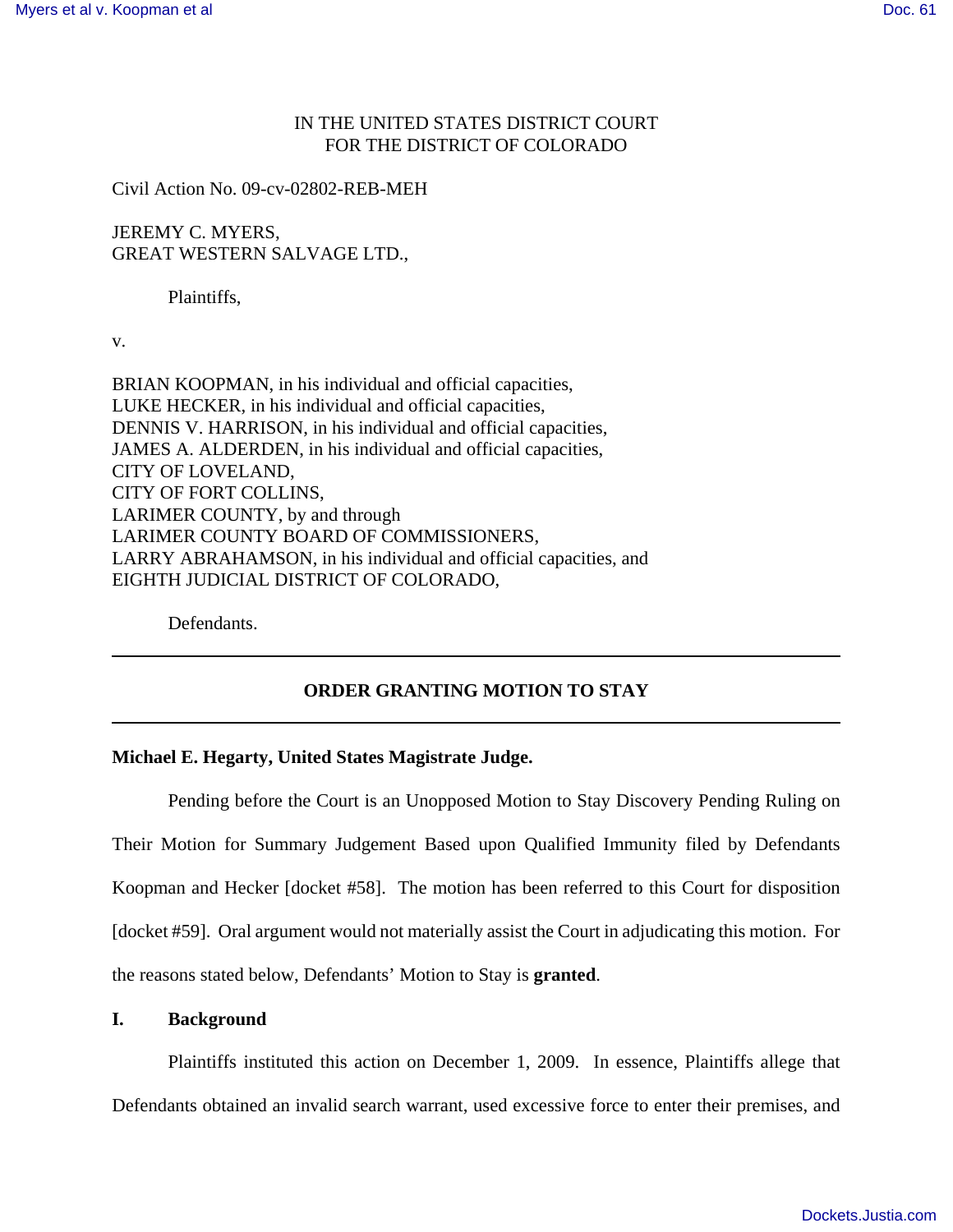unlawfully and maliciously prosecuted them when Defendants attempted to "rid the community of a large-scale methamphetamine production facility." *See* Complaint, docket #1, at 6-8. On January 7, 2010, the City of Loveland Defendants and the Larimer County Defendants each responded to the Complaint by filing Motions to Dismiss pursuant to Fed. R. Civ. P. 12(b)(6). *See* dockets #14 and #16. On the same day, the City of Fort Collins Defendants filed a joinder in the City of Loveland Defendants' Motion to Dismiss. Docket #17. Discovery has proceeded since that time; Defendants Koopman and Hecker (Loveland Defendants) then filed a Motion for Summary Judgment Based Upon Qualified Immunity on April 29, 2010 [docket #56]. Simultaneously with that motion, Defendants filed the within unopposed Motion to Stay, asserting that, "[u]ntil the threshold issue [of qualified immunity] is resolved, 'discovery should not be allowed.'" *See* docket #58 at ¶ 2.

## **II. Discussion**

The Supreme Court has emphasized the broad protection qualified immunity affords, giving officials "a right, not merely to avoid 'standing trial,' but also to avoid the burdens of 'such pretrial matters as discovery.'" *Behrens v. Pelletier,* 516 U.S. 299, 308 (1996) (quoting *Mitchell v. Forsyth,* 472 U.S. 511, 526 (1985)); *see also Crawford-El v. Britton,* 523 U.S. 574, 598 (1998). Consequently, courts should resolve the purely legal question raised by a qualified immunity defense at the earliest possible stage in litigation. *Albright v. Rodriguez,* 51 F.3d 1531, 1534 (10th Cir. 1995); *see also Medina v. Cram,* 252 F.3d 1124, 1127-28 (10th Cir. 2001).

In this case, Defendants have filed a motion for summary judgment as to the claims raised in Plaintiffs' Complaint alleging, among other defenses, that the individual Defendants enjoy qualified immunity from the Plaintiffs' claims. The Court has broad discretion to stay proceedings as an incident to its power to control its own docket. *See Clinton v. Jones,* 520 U.S. 681, 706-07